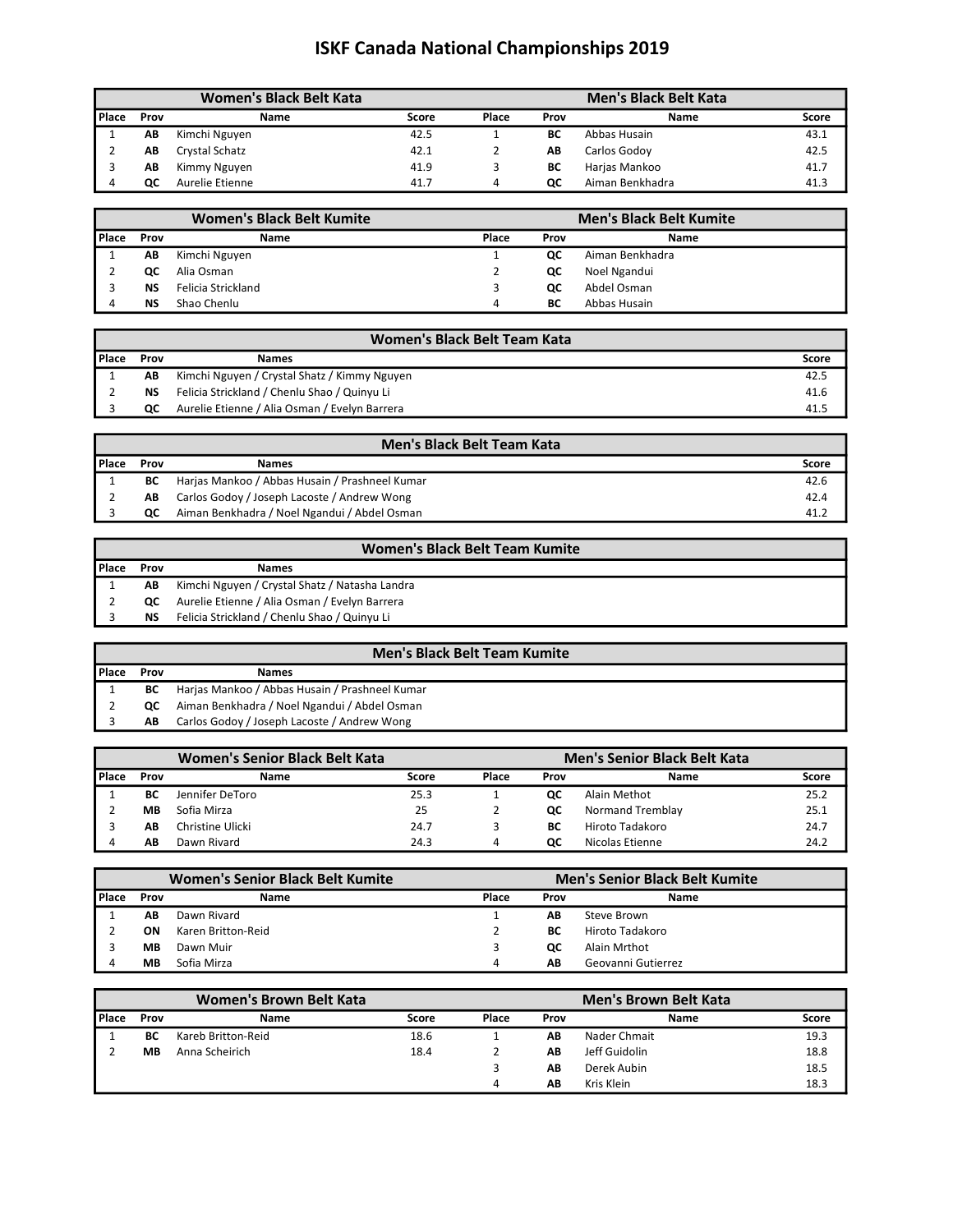|         | Men's Brown Belt Jiyu Ippon Kumite |                       |       | <b>Men's Brown Belt Free Kumite</b> |                   |  |  |
|---------|------------------------------------|-----------------------|-------|-------------------------------------|-------------------|--|--|
| l Place | Prov                               | Name                  | Place | Prov                                | Name              |  |  |
|         | AB                                 | Jordan Bist           |       | AΒ                                  | Colin Sticksl     |  |  |
|         | AΒ                                 | Colin Sticksl         |       | AΒ                                  | Jordan Bist       |  |  |
|         | AΒ                                 | Nader Chmait          |       | AΒ                                  | Austin Schumacher |  |  |
|         | AB                                 | <b>Recto Baglinit</b> | 4     | AB                                  | Sergey Kiseley    |  |  |

| Girls 15-17 Brown-Black Belt Kata |      |                  |       | Boy's 15-17 Brown-Black Belt Kata |      |                     |       |
|-----------------------------------|------|------------------|-------|-----------------------------------|------|---------------------|-------|
| l Place                           | Prov | Name             | Score | Place                             | Prov | Name                | Score |
|                                   | AΒ   | Ana Florez       | 21.8  |                                   | AB   | Kaito Sugimura      | 22    |
|                                   | ВC   | Keerat Joshi     | 21.6  |                                   | QC   | Theo Lacroix        | 21.7  |
|                                   | AΒ   | Elliana Williams | 21.4  |                                   | AB   | Zacharia Yepes      | 21.6  |
|                                   | oc   | Cmilie Coulombe  | 21.1  | 4                                 | ΟN   | Nathaniel MacNamara | 21.5  |

|                | Girl's 15-17 Black-Brown Belt Ippon Kumite |                         |       | Girl's 15-17 Black-Brown Belt Free Kumite |                  |  |  |
|----------------|--------------------------------------------|-------------------------|-------|-------------------------------------------|------------------|--|--|
| <b>I</b> Place | Prov                                       | Name                    | Place | Prov                                      | Name             |  |  |
|                | MВ                                         | Jasmine Cheng           |       | AB                                        | Ana Florez       |  |  |
|                | MВ                                         | <b>Gurnoor Dhaliwal</b> |       | AΒ                                        | Elliana Williams |  |  |
|                | AΒ                                         | Savreen Gill            |       | AΒ                                        | Nazarin Haydari  |  |  |
|                | AΒ                                         | Nazarin Havdari         | Δ     | AΒ                                        | Savreen Gill     |  |  |

|              |      |                |       | Boy's 15-17 Black-Brown Belt Free Kumite |                    |  |  |  |  |
|--------------|------|----------------|-------|------------------------------------------|--------------------|--|--|--|--|
| <b>Place</b> | Prov | Name           | Place | Prov                                     | Name               |  |  |  |  |
|              |      | No Contestants |       | QC                                       | Bilel Lechbeb      |  |  |  |  |
|              |      |                |       | AB                                       | Wiliam Nicoll      |  |  |  |  |
|              |      |                |       | <b>QC</b>                                | Salam Benkhadra    |  |  |  |  |
|              |      |                | 4     | ΟN                                       | Nathaniel McNamara |  |  |  |  |

|                |      | Boys-Girls 12-14 Brown-Black Belt Kata |       |  |
|----------------|------|----------------------------------------|-------|--|
| <b>I</b> Place | Prov | <b>Name</b>                            | Score |  |
|                | AΒ   | Joe Tadokoro                           | 22.1  |  |
|                | QC   | Samuel Rondeau                         | 21.7  |  |
|                | AВ   | Catherine Aguila                       | 21.6  |  |
|                | AΒ   | Maria Florez                           | 21.2  |  |

|              |      | Girl's 12-14 Black-Brown Belt Ippon Kumite | Girl's 12-14 Black-Brown Belt Free Kumite |      |                 |  |
|--------------|------|--------------------------------------------|-------------------------------------------|------|-----------------|--|
| <b>Place</b> | Prov | Name                                       | Place                                     | Prov | Name            |  |
|              | АΒ   | Emma Sargsyan                              |                                           | AB   | Maria Florez    |  |
|              | ОC   | Melina Coulombe                            |                                           | ΑB   | Jenna Rimkus    |  |
|              | MВ   | Megan Burns                                |                                           | AB   | Alex Bilichenko |  |
|              | АΒ   | Alex Bilichenko                            | 4                                         | AB   | Emma Sargsyan   |  |

|         |      | <b>Boys-Girls 9-11 Brown-Black Belt Kata</b> |       |  |
|---------|------|----------------------------------------------|-------|--|
| l Place | Prov | <b>Name</b>                                  | Score |  |
|         | ВC   | <b>Ryland Dunn</b>                           | 19.2  |  |
|         | QC   | Lucie Boudreault                             | 18.7  |  |
|         | ВC   | Charlotte Guo                                | 18.6  |  |
|         | AB   | Mikayla Del Roscio                           | 18.5  |  |

|              | Boys-Girls 9-11 Black-Brown Belt Ippon Kumite |                    |             |  |  |  |  |  |
|--------------|-----------------------------------------------|--------------------|-------------|--|--|--|--|--|
| <b>Place</b> | Prov                                          |                    | <b>Name</b> |  |  |  |  |  |
|              | ВC                                            | Charlotte Guo      |             |  |  |  |  |  |
|              | BС                                            | Jacob Tetrault     |             |  |  |  |  |  |
|              | ВC                                            | <b>Ryland Dunn</b> |             |  |  |  |  |  |
|              | AB                                            | Katelyn Chau       |             |  |  |  |  |  |
|              |                                               |                    |             |  |  |  |  |  |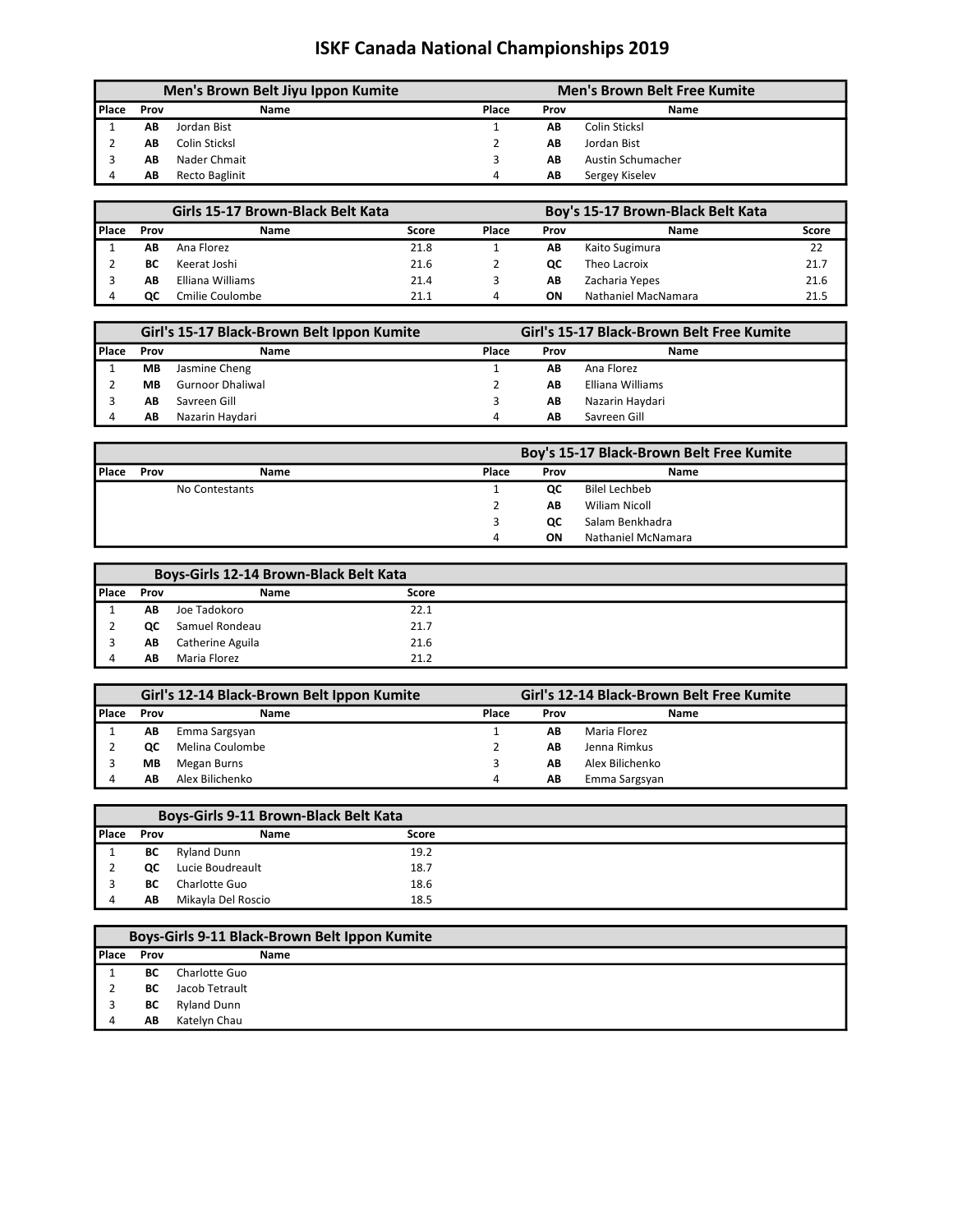| Girl's 9-11 Black-Brown Belt Free Kumite |      |                    |       | Boy's 9-11 Black-Brown Belt Free Kumite |                         |  |  |  |
|------------------------------------------|------|--------------------|-------|-----------------------------------------|-------------------------|--|--|--|
| l Place                                  | Prov | Name               | Place | Prov                                    | <b>Name</b>             |  |  |  |
|                                          | ВC   | Charlotte Guo      |       | ВC                                      | Jacob Tetrault          |  |  |  |
|                                          | ОC   | Lucie Boudreault   |       | BС                                      | <b>Ryland Dunn</b>      |  |  |  |
|                                          | АΒ   | Mikayla Del Roscio |       | QC                                      | Eli Lancup              |  |  |  |
|                                          | AВ   | Katelyn Chau       | 4     | MВ                                      | <b>Callum Galbraith</b> |  |  |  |

|                |      | <b>Boy-Girls 6-8 Brown-Black Belt Kata</b> |       | <b>Boys-Girls 6-8 Brown-Black Belt Kumite</b> |      |                    |
|----------------|------|--------------------------------------------|-------|-----------------------------------------------|------|--------------------|
| <b>I</b> Place | Prov | Name                                       | Score | Place                                         | Prov | Name               |
|                | AB   | Chenul Pothupitiya                         | 18.6  |                                               | AB   | Chenul Pothupitiya |
|                | АΒ   | Ryder Holyk                                | 18.4  |                                               | AВ   | Taevan Anderson    |
|                | AΒ   | Taevan Anderson                            | 18.3  |                                               | AB   | Ryder Holyk        |

|         |      | Women's Adult Orange to Purple Belt Kata |       | <b>Women's Adult Orange to Purple Belt Kumite</b> |      |                   |
|---------|------|------------------------------------------|-------|---------------------------------------------------|------|-------------------|
| l Place | Prov | Name                                     | Score | Place                                             | Prov | Name              |
|         | AΒ   | Janelle Benedict                         | 18.9  |                                                   | AΒ   | Janelle Benedict  |
|         | AΒ   | Candice Charavin                         | 18.6  |                                                   | AB   | Sarah Perrin      |
|         | AΒ   | Sarah Perrin                             | 18.5  |                                                   | AB   | Candice Charavin  |
|         | ОC   | Stephanie Lawless                        | 18    | 4                                                 | AB   | Claudia D'Ascenio |

| Men's Adult Orange to Purple Belt Kata |      |                          |       |               | Men's Adult Orange to Purple Belt Ippon Kumite |                          |  |
|----------------------------------------|------|--------------------------|-------|---------------|------------------------------------------------|--------------------------|--|
| l Place                                | Prov | Name                     | Score | Place<br>Prov |                                                | Name                     |  |
|                                        | AΒ   | Henry Swain              | 18.9  |               | AB                                             | Henry Swain              |  |
|                                        | AB   | <b>Baljinder Sansoly</b> | 18.4  |               | AB                                             | Costain Lawless          |  |
|                                        | AΒ   | <b>Victor Lavrentiev</b> | 18.3  |               | AB                                             | <b>Baljinder Sansoly</b> |  |
|                                        | AB   | Diljohn Sandhu           | 17.5  | 4             | AB                                             | Diljohn Sandhu           |  |

| Men's Adult Orange to Purple Belt Free Kumite |      |                             |  |  |  |  |
|-----------------------------------------------|------|-----------------------------|--|--|--|--|
| Place                                         | Prov | Name                        |  |  |  |  |
|                                               |      | <b>BC</b> Baljinder Sansoly |  |  |  |  |
|                                               | AB   | Henry Swain                 |  |  |  |  |

| <b>Girls 15-17 Orange to Purple Belt Kata</b> |      |                      |       |       | Boys 15-17 Orange to Purple Belt Kata |                       |      |  |
|-----------------------------------------------|------|----------------------|-------|-------|---------------------------------------|-----------------------|------|--|
| l Place                                       | Prov | Name                 | Score | Place | Prov                                  | Name                  |      |  |
|                                               | AB   | Lauren Sieppert      | 18.5  |       | AB                                    | Jasper Cheng          | 18.9 |  |
|                                               | АΒ   | Zoe Alcocer-Iturriza | 18.1  |       | AВ                                    | Melvish Prasad        | 18.8 |  |
|                                               |      |                      |       |       | AB                                    | Alan Alcocer-Iturriza | 18.4 |  |

| Girls 15-17 Orange to Purple Belt Ippon Kumite |      |                      | Boys 15-17 Orange to Purple Belt Ippon Kumite |      |                       |  |
|------------------------------------------------|------|----------------------|-----------------------------------------------|------|-----------------------|--|
| <b>I</b> Place                                 | Prov | Name                 | Place                                         | Prov | Name                  |  |
|                                                | AB   | Lauren Sieppert      |                                               | AΒ   | Melvish Prasad        |  |
|                                                | AΒ   | Zoe Alcocer-Iturriza |                                               | AB   | Jasper Cheng          |  |
|                                                |      |                      |                                               | AB   | Alan Alcocer-Iturriza |  |

|         | Girls-Boys 12-14 Orange to Purple Belt Kata |                  |                                |   | <b>Boys 12-14 Orange to Purple Belt Free Kumite</b> |                  |  |
|---------|---------------------------------------------|------------------|--------------------------------|---|-----------------------------------------------------|------------------|--|
| l Place | Prov                                        | Name             | Place<br>Score<br>Name<br>Prov |   |                                                     |                  |  |
|         | QC                                          | Le Vinh Bricteux | 19.2                           |   | ОC                                                  | Le Vinh Bricteux |  |
|         | AΒ                                          | Anna Benedict    | 18.6                           |   | ΑB                                                  | Aadam Uddin      |  |
|         | AB                                          | Aadam Uddin      | 18.6                           |   | ΑB                                                  | Hero Portos      |  |
|         | AΒ                                          | Alexander Khoury | 18                             | 4 | AΒ                                                  | Jeremy Cabrera   |  |

|       | Girls 15-17 Orange to Purple Belt Ippon Kumite |               |       | Boys 12-14 Orange to Purple Belt Ippon Kumite |                  |  |  |
|-------|------------------------------------------------|---------------|-------|-----------------------------------------------|------------------|--|--|
| Place | Prov                                           | Name          | Place | Prov                                          | Name             |  |  |
|       | АΒ                                             | Anna Benedict |       | <b>QC</b>                                     | Le Vinh Bricteux |  |  |
|       | АΒ                                             | Lila Farkas   |       | AB                                            | Aadam Uddin      |  |  |
|       | АΒ                                             | Daya Sandhu   |       | AВ                                            | Jeremy Cabrera   |  |  |
|       | АΒ                                             | Denisa Loven  | 4     | AB                                            | Hero Portos      |  |  |